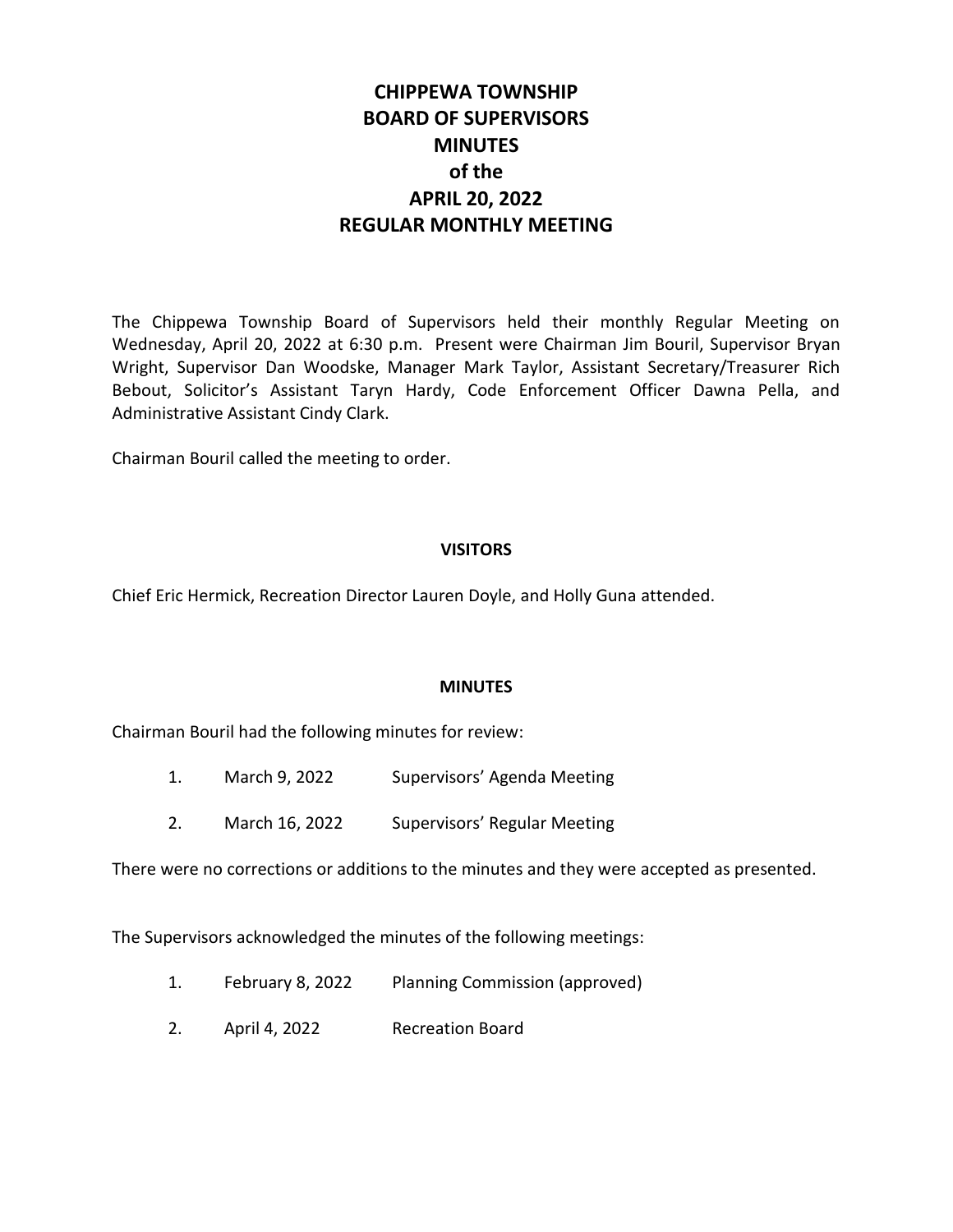## **ITEMS TO BE ACTED ON**

Chairman Bouril said that a hearing on the T & M Retail Corporation Intermunicipal Liquor License transfer was held at 6 this evening.

**MR. WOODSKE MOVED TO APPROVE THE TRANSFER** of the liquor license to T & M Retail Corporation. Mr. Wright seconded the motion, and with no further discussion the motion carried.

#### **REPORTS**

Chairman Bouril had the following March reports for review:

- 1. Financial Report
- 2. Police Department Report
- 3. Road Report
- 4. Wage Tax/OPT Report
- 5. Real Estate Tax Report
- 6. Zoning Report
- 7. Code Enforcement Officer's Report
- 8. Fire Report
- 9. Recreation Report

#### **MANAGER'S REPORT**

Manager Taylor had the following items for discussion:

- 1. Resolution # 2022-9 to Open an Account at Huntington:
- 2. Resolution # 2022-10 to Open a Commercial Credit Card Account at Huntington:

Chairman Bouril said that the first resolution is to open an account at Huntington and the second one is to open a commercial credit card account at Huntington Bank.

**MR. WOODSKE MOVED TO PASS** both Resolution #2022-9 and Resolution #2022- 10. Mr. Wright seconded the motion and with no further discussion the motion carried.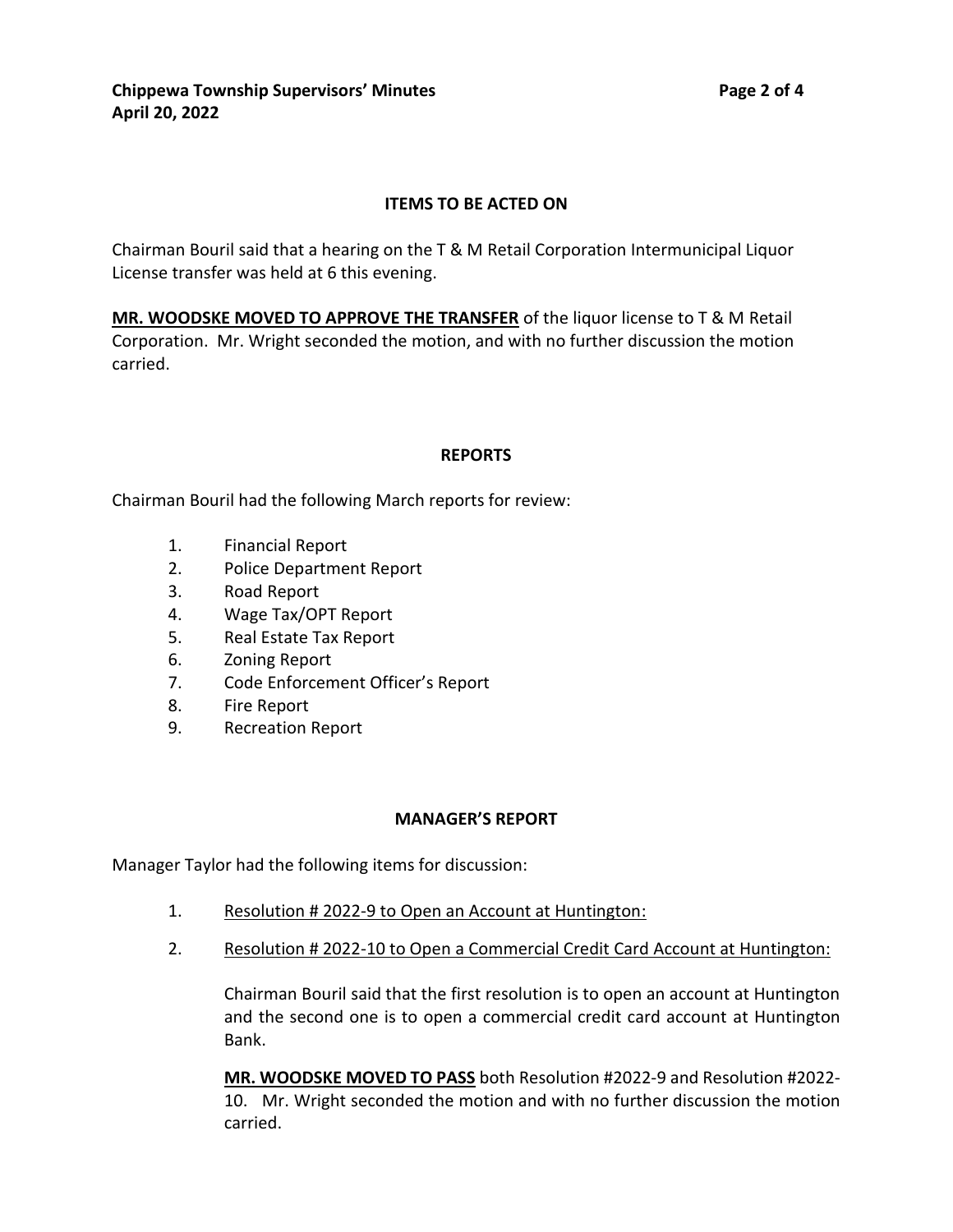## 3. T & M Retail Corporation Request for Intermunicipal Liquor License Transfer:

This item had been moved to the "Items to be Acted On" section of the Agenda by Manager Taylor and was handled earlier in the meeting. See Page 2.

#### 4. Resolution to Accept \$30,000 Grant from NFC for Outdoor Fitness Court:

**MR. WOODSKE MOVED TO ACCEPT** the grant from NFC contingent on the Solicitor's review. Mr. Wright seconded the motion and with no further discussion the motion carried.

- 5. Chippewa Trails Lot Revision No. 6: and
- 6. Chippewa Trails Lot Revision No. 7:

Chairman Bouril said that both of these revisions were discussed at the Agenda Meeting last week.

**MR. WOODSKE MOVED TO APPROVE** both Chippewa Trails Lot Revision No. 6 and Chippewa Trails Lot Revision No. 7. Mr. Wright seconded the motion and with no further discussion the motion carried.

7. Rezzetano-Pelino Plan of Lot Revision:

Manager Taylor said that the Supervisors had a week to look over this lot revision information.

**MR. WRIGHT MOVED TO APPROVE** the Rezzetano-Pelino Plan of Lot Revision. Mr. Woodske seconded the motion and with no further discussion the motion carried.